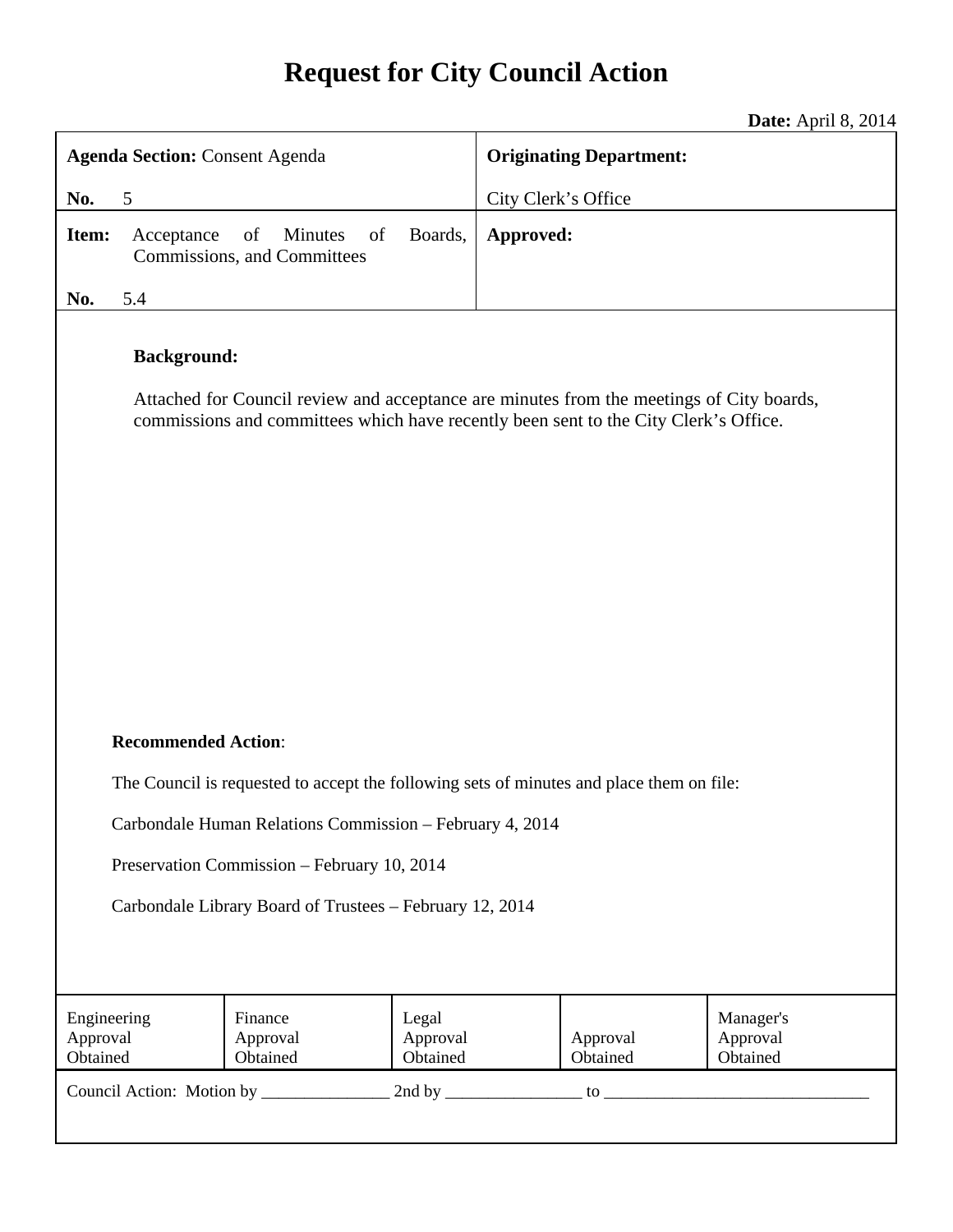

**Commissioners Present:** Lauren Bonner, Jeraldine Brown, Joseph Brown, Peg Falcone, Jerrold Hennrich, Faith Miller, Blaine Tisdale, Dora Weaver

**Commissioners Excused**: Les O'Dell

**Commissioners Absent:** 

### **Study Circle Staff Present:**

**Guests Present:** Judy Cunningham, Rosie Dorsey, Eric McMillan, Shelley A. Faulkner, Eric Novack, Karriem Shariati, Len Williams

\_\_\_\_\_\_\_\_\_\_\_\_\_\_\_\_\_\_\_\_\_\_\_\_\_\_\_\_\_\_\_\_\_\_\_\_\_\_\_\_\_\_\_\_\_\_\_\_\_\_\_\_\_\_\_\_\_\_\_\_\_\_\_\_\_\_\_\_\_\_\_\_\_\_\_\_\_\_\_\_\_\_\_\_\_\_\_\_\_\_

**Staff Present**: Deborah McCoy, Lieutenant Matthew Dunning

### **Call to Order**

The meeting was called to order by Vice Chair Hennrich at 6:30 p.m.

### **Minutes**

Motion was made by Commissioner Joseph Brown and seconded by Commissioner Falcone to approve the minutes from the January 13, 2014, meeting. Motion carried.

### **Announcements**

| February 7:  | Carbondale Bill of Rights - Women's Center, 4:45-6:15 pm. Sponsored by Non-Violent<br>CarbondaleCoalition |
|--------------|-----------------------------------------------------------------------------------------------------------|
| February 13: | Angela Davis, Shryock Auditorium, 7:00 p.m., free to the public                                           |

### **Public Comments:**

Ms. Cunningham commented that she had spoken with a representative who had worked for EPA for 22 years. The conversation was in regards to the soil samples that have been conducted on the land where the old Coppers Plant was located.

### **Guest Presentation: Ms. Jennifer Sorrell, Carbondale City Clerk, Public Meetings and FOIA Requests**

Ms. Sorrell stated that she is the City Clerk for the City of Carbondale, and serves as the FOIA Officer, but not for the Police Department or Pension Boards. Ms. Sorrell commented that the Open Meetings Act should be addressed by City Attorney Mike Kimmel, but she would try to answer any questions that she could. "A Citizen's Guide to Using the Illinois Freedom of Information Act" (SIU-C Paul Simon Public Policy Institute), Illinois Municipal League (IML) Traffic Crash Report, Arrest Reports Exempt Items Only, and W-2 Forms HRC Meeting Notes - Page 2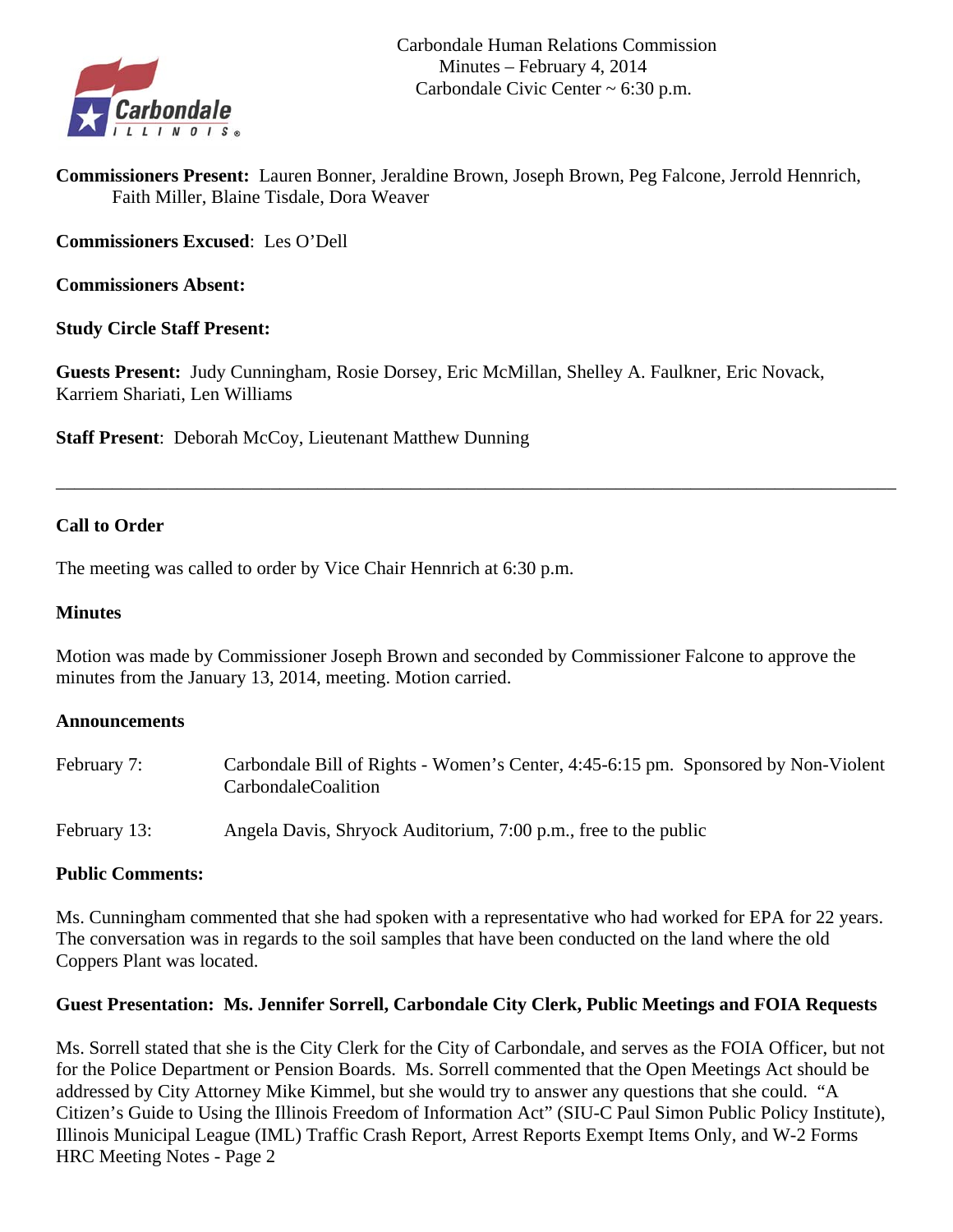### February 4, 2014

handouts were distributed.

### **Study Circles Report – Coordinator Heyer was not present, but attending a conference in Charlotte, North Carolina.**

### *Neighborhood Action Group*

Vice Chair Hennrich reported that he, Commissioners Miller and Falcone, and Mr. McMillan attended the Neighborhood Alliance Meeting held on January 25, 2014, at the First United Methodist Church. He spoke on behalf of the HRC and reports were also given by representatives of Neighborhood Watch, Food Security, Common Greens, Carbondale Park District, Carbondale Sustainability Commission, Carbondale Main Street, Green Earth, Carbondale Public Library, Keep Carbondale Beautiful, Carbondale Community Arts, Carbondale Planning Commission, SAFE, and the Bucky Dome. Mr. McMillan commented that a lot of people in the community were doing a variety of things to make Carbondale a better place to live. Groups shared what they were doing to address issues such as food safety, neighborhood mapping, and swimming pool plans.

### *Continuing the Dialogue/Education -* No report

*Race Relations -* No report

### **Non-Violent Carbondale Project**

No report.

.

### **Old Business**

Law Enforcement Reports: Vice Chair Hennrich reported that he had heard from Deputy Chief Grubbs in response to the FOIA request, and was scheduled to meet with him February 21. A copy of the correspondence and the Professional Standards Report were distributed. Following discussion regarding the response, the FOIA request, language of the FOIA request and the Professional Standards, information the Ordinance indicates the HRC should review, and who should receive the FOIA request, motion was made Commissioner Falcone and seconded by Commissioner Bonner that it be communicated that the previous FOIA request submitted by Vice Chair Hennrich is being rescinded. Motion carried. Commissioner Falcone will draft a new request for data (suggested by Ms. Faulkner that the word "data" be used rather than "summary"), using the language of the Professional Standards (as suggested by Mr. McMillan), that does not include any personnel details (as suggested by Commissioner Falcone). Once the document is finalized, the FOIA request will be submitted to the City Council and the Police Department.

HRC Responsibilities, Role, Charges: Commissioner Miller, Chair of the Educational Campaign Committee, reported that Vice Chair Hennrich appeared on Les O'Dell's radio show on January 20, four HRC representatives attended the Neighborhood Alliance Meeting, and that pictures from the meeting were forwarded to be placed on the City's website in the HRC area. Commissioner O'Dell's article will appear in the next *Communique*. Commissioner Miller suggested, and Commissioners agreed that a HRC email address might be helpful and encourage citizen participation. She also suggested brief bios be included with Commissioners' names on the website.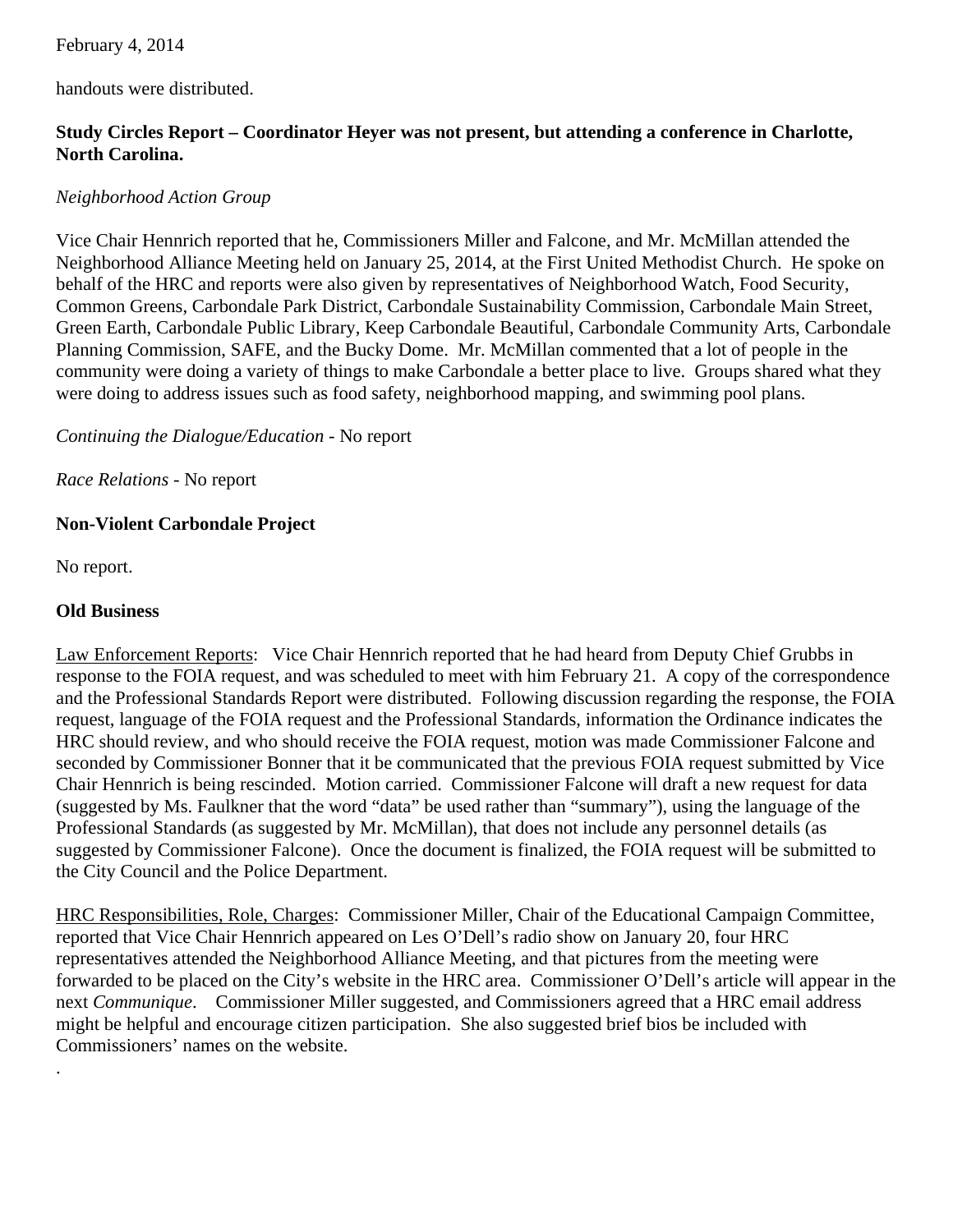HRC Meeting Notes - Page 3 February 4, 2014

Continuing the Dialogue: Focused Community Discussions. Topic of the first discussion is Environmental Racism. Tentative dates being considered are April 9, 10, 11. Individuals contacted to participate as speakers/panelists include Senator Toi Hutchison, Senator James Clayborne, John Warzoth (retired SIU-C geologist), and perhaps someone that Gary Williams (City's Economic Development Coordinator) could recommend from the Delta Regional Alliance. It was also suggested that the Paul Simon Public Policy Institute be involved.

Partnering for Social Justice: No update.

**New Business** 

None.

**Next Meeting**: **March 3, 2014, 6:30 p.m**.

**Adjournment -** There being no further business, the meeting was adjourned.

Recorded by Deborah McCoy \_\_\_\_\_\_\_\_\_\_\_\_\_\_\_\_\_\_\_\_\_\_\_\_\_\_\_\_\_\_\_\_\_\_\_\_\_\_\_\_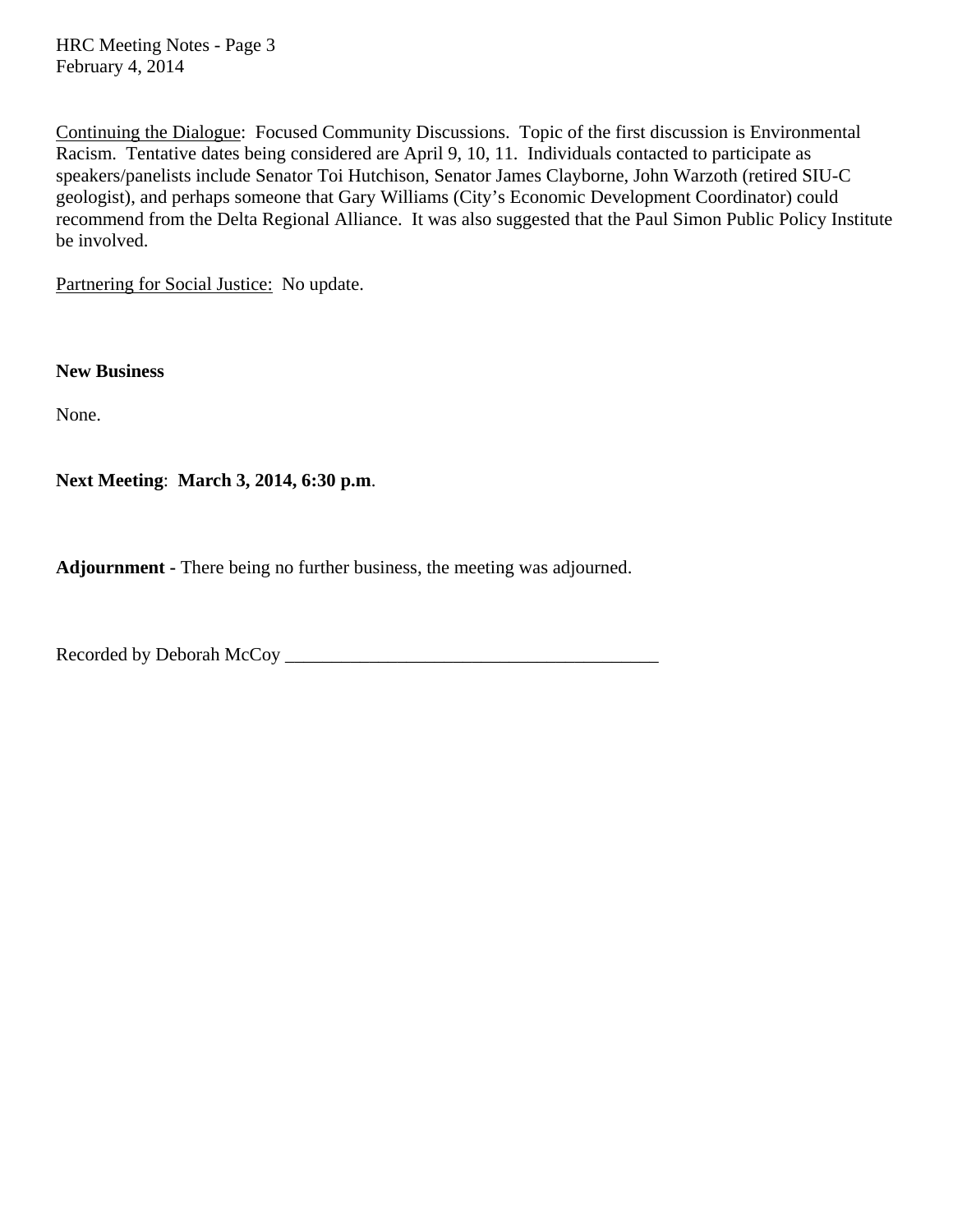## **MINUTES**

# **City of Carbondale Preservation Commission Monday, February 10, 2014 City Hall/Civic Center – 7:00 p.m***.*

1. **Roll Call:** Chair Parkinson called the meeting to order at 7:00p.m.

**Members Present:** Benedict, Clark, Comparato (7:12), Doherty, Ittner, Parkinson, VanAwken

**Members Absent:** Sigler

**Staff Present:** Sergeev

**Guests:** Mike Kimmel

2. **Approval of Minutes:** Ms. Ittner moved, seconded by Mr. Clark, to approve the minutes of January 13, 2014 with the amendment on page two to add the wording of the entire plaque and to credit Mr. Comparato for facilitating the language for same. The motion passed on a unanimous voice vote.

#### 3. **Communications and Reports:**

**A.** Educational and Technical Committee

Ms. Ittner reviewed her written report and spoke about the list she made of oral history interviewees, which will be made part of the permanent record, for the Commission.

**B.** Nomination and Hardship Committee

No Report

**C.** Work Plan Committee

No Report

**D.** Certificate of Appropriateness Committee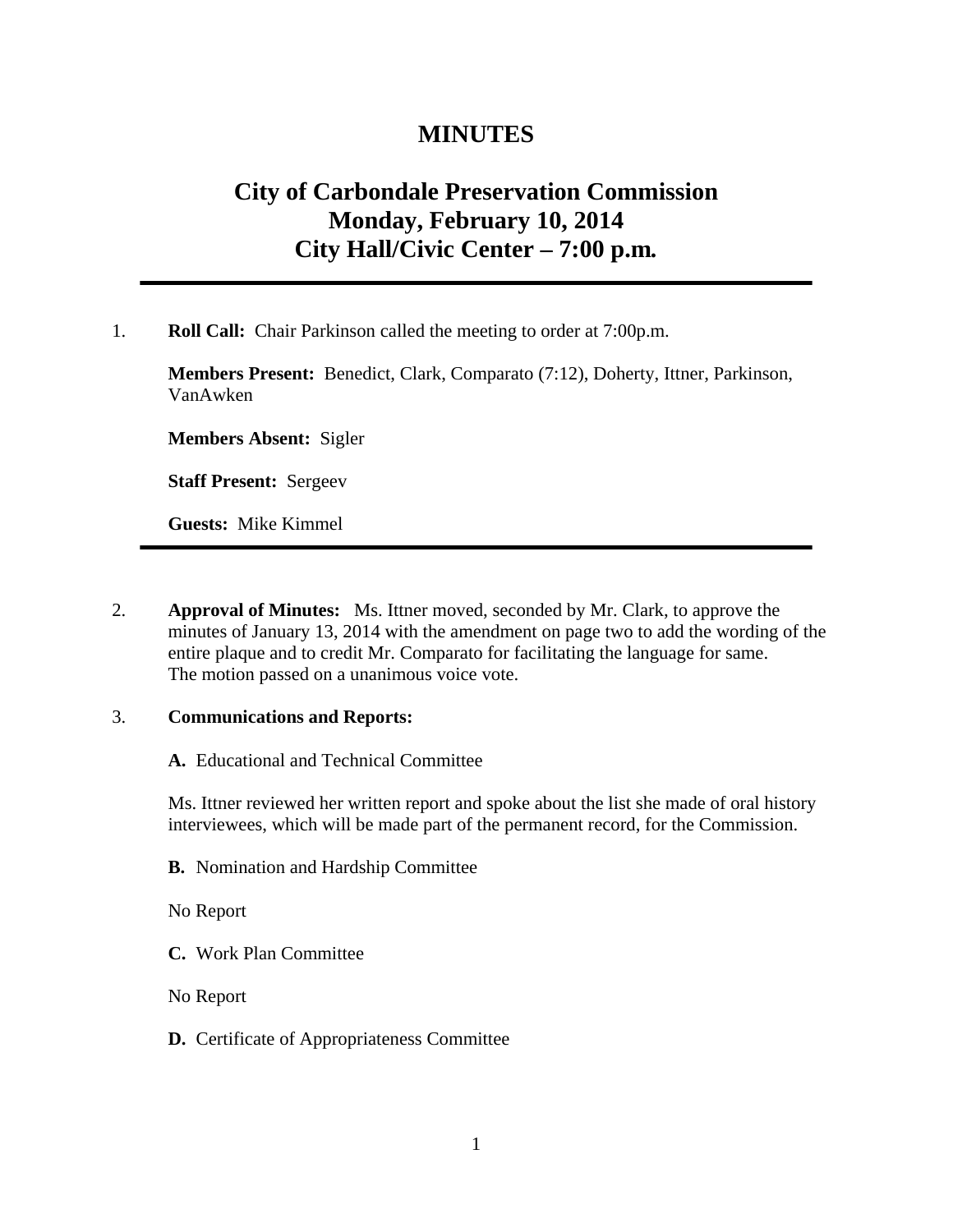Mr. Parkinson stated that the committee had met with the representatives from Buckminster Fuller Dome and that they were seeking the local review, having already done the federal and state reviews. He said they have secured a contractor and have enough funds to fix up the outside, with a dome raising party scheduled for April  $19<sup>th</sup>$ . He said there was a picture found of the dome just after it was completed, and it was white and light blue.

Ms. Ittner suggested sending the people from the dome a thank you note and it was agreed to do so.

### 4. **Old Business:**

Mr. Parkinson stated that the funds for the bus tour are for this fiscal year, so the tour date must be moved to April. It was suggested to have the tour prior to the meeting on April  $21<sup>st</sup>$  and the tour was rescheduled for that day.

### **New Business:**

A. Historic Preservation Award Program

Mr. Parkinson stated that it is time to request submissions for the annual preservation award.

Ms. Sergeev stated that there has been some advertising thus far, and that there will be more, to ask for applications for the award.

Mr. Parkinson spoke about going to the City Council about the plaque.

Ms. Sergeev stated that it will go before the City Council on March 4<sup>th</sup>.

### 6. **Comments by the Public, Commission Members and Staff:**

A. Mr. VanAwken to speak on history of Carbondale College Site

Mr. VanAwken spoke about the importance of the site and its history. He stated that he would like to focus on the success of placing the plaque.

Mr. Parkinson gave the floor to Mr. Kimmel and invited him to speak.

Mr. Kimmel stated that he was speaking as a citizen, not as the City Attorney, and that he had asked for a text amendment to the City Ordinance to allow older out buildings to be rebuilt, even if they have not been burned or blown down. He explained that he wishes to reconstruct his garage, so has stricken some language from the current ordinance which would allow him to do so if the amendment is adopted. He said that he thought the Preservation Commission should be aware of this, because he is attempting to keep the neighborhood with the same feel and character. He stated that a letter to Council in support of his efforts would be appreciated and offered to answer any questions.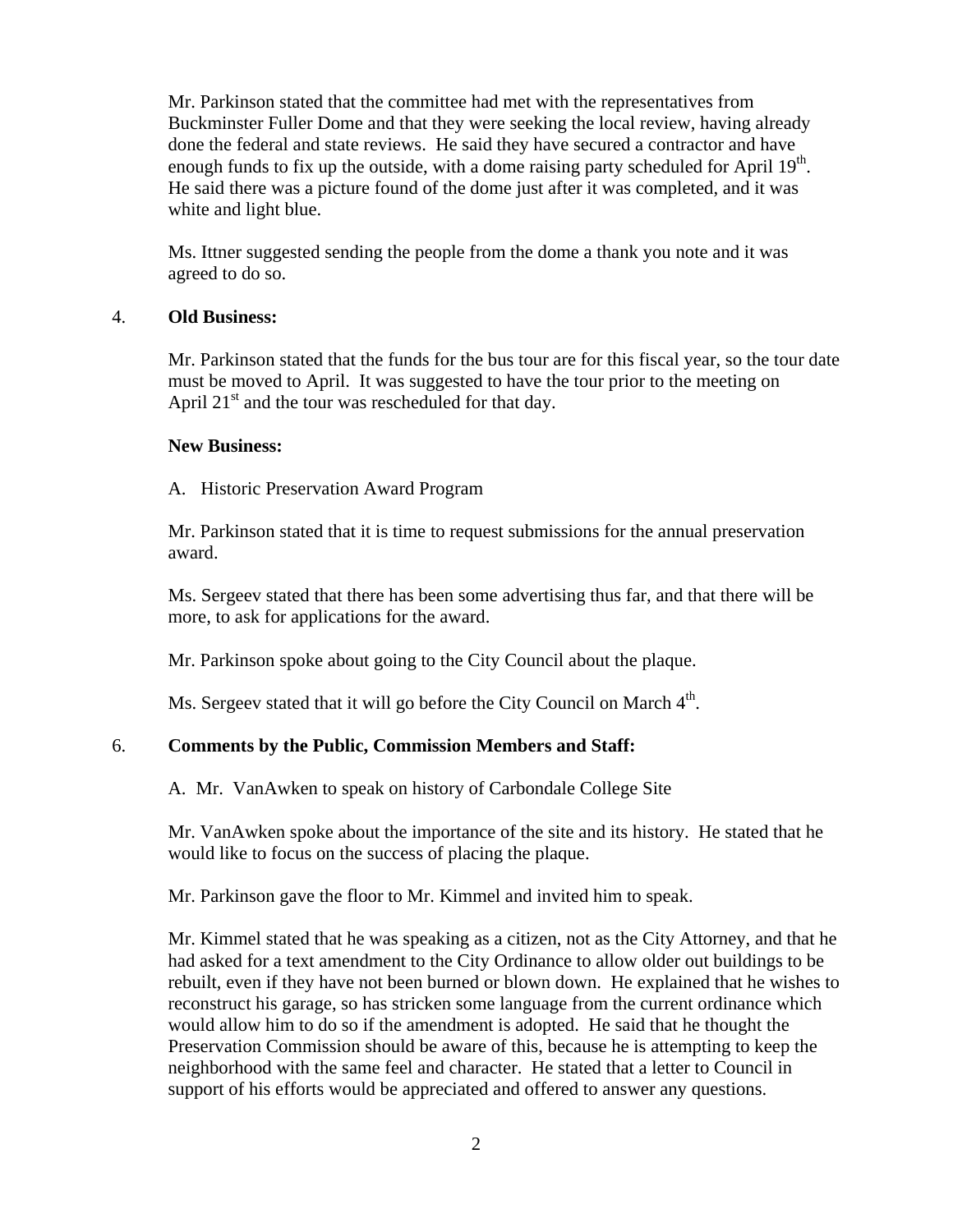Mr. Parkinson stated that the letter of support would be put on next month's agenda and thanked Mr. Kimmel for bringing the matter to their attention.

Mr. Clark asked about the status of the website and the ordinance.

Ms. Sergeev responded that she would look into that and report back.

Mr. Parkinson stated that he was approached by two different City Council members who had suggestions for the Preservation Commission activities. He said that Councilwoman Adams suggested redoing the survey, and that he and Ms. Sergeev are going to meet with Mr. Wallace regarding that. He stated that the other member was Councilman Fronabarger, who spoke to him about starting some form of a founder's day festival for the City. He said the latter would be quite intensive, but that he would like to discuss these ideas more at next month's meeting.

### 7. **Adjournment:**

Mr. Parkinson adjourned the meeting at 7:52 p.m.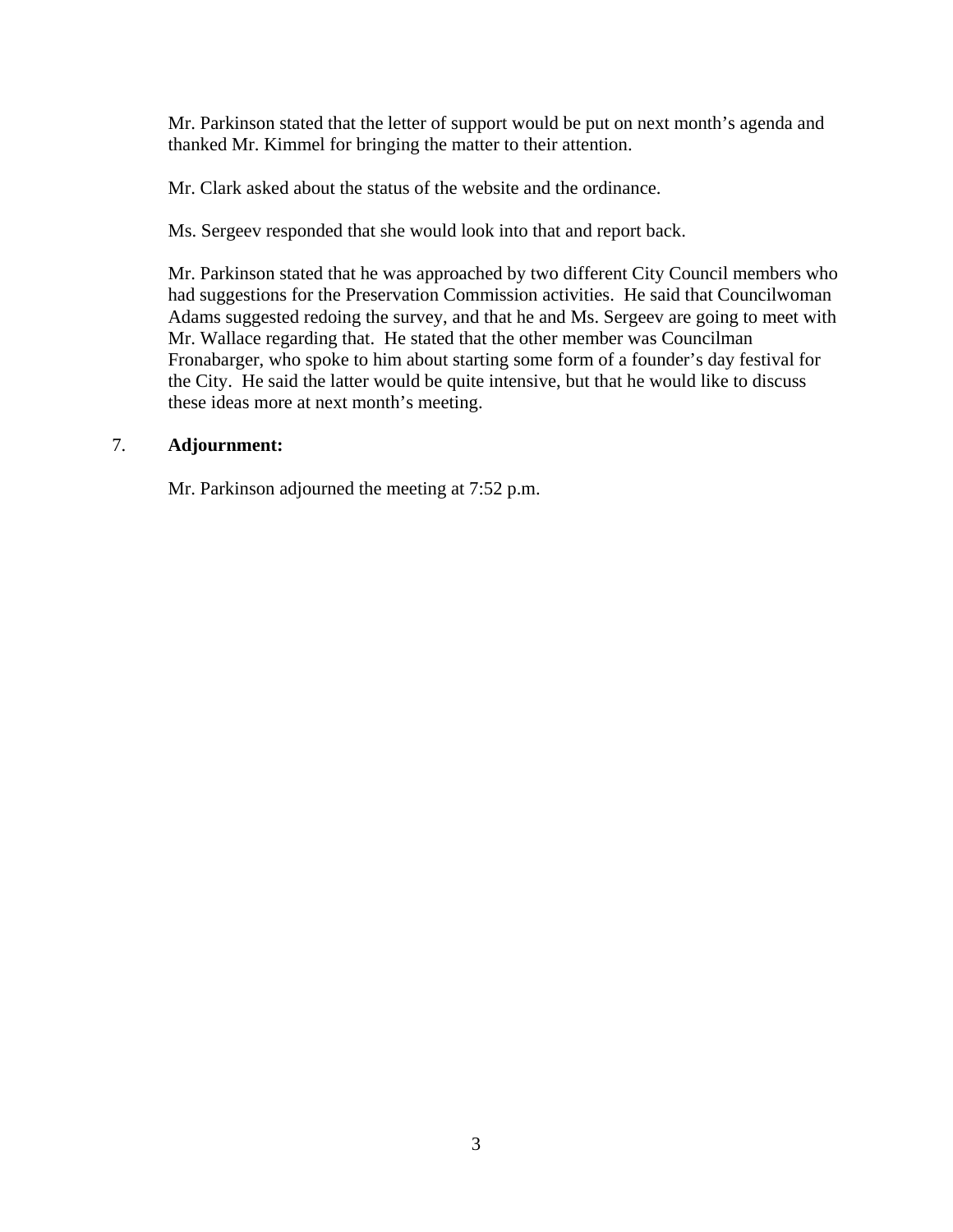### **Carbondale Public Library Board of Trustees**

Wednesday, February 12, 2014 Meeting Room 4:30 p.m. 405 West Main St.

### **MINUTES**

### **Call to order.**

Meeting called to order at 4:30 pm

### **Roll call.**

Introductions, audience and visitors. Visitors are asked to introduce themselves at this time and present any issues they wish to discuss. Visitors wishing to address specific agenda items will be granted two to five minutes at the discretion of the President, not to exceed a total of twenty minutes.

Roland Person, President (1) Philip Brown, Vice President Susan Tulis, Secretary Don Prosser, Treasurer (2) Joyce Hayes (1) Barbara Levine Harriet Simon (1) Sharifa Stewart (1)

**Absent.**  Julian Pei  $(1 + 5$  excused)

The number following the Trustee's name indicates the number of absences this fiscal year.

### **Staff present.**

Diana Brawley Sussman, Library Director Gwen Hall, Finance Manager

#### **Visitors present.**

One student.

### **President's report.**

1. Amendments to board by-laws. Regarding excused absences, ARTICLE IX (TRUSTEE ATTENDANCE) , Philip Brown made a motion to amend the by-laws to read as follows: "The office of any Trustee who misses four regular meetings in any one fiscal year (May 1-April 30) shall be vacant. The Board President or Vice President may excuse absences due to a death in the trustee's family or a serious illness of the Trustee or the Trustee's family, as long as those absences do not threaten the likelihood of a monthly quorum. Replacement will be sought in conformity with Article II." Barbara Levine seconded. MOTION passed unanimously.

Don Prosser made a motion to add the following to ARTICLE IX (TRUSTEE ATTENDANCE) , regarding electronic attendance: "In accordance with 5 ILSC 120/7(c) and 5 ILCS 120/7(a), when a quorum is physically present, trustees are permitted to attend board meetings via audio and/or video communication in the event that they are unable to be physically present due to personal illness or disability, family or other emergency, or when employment or library board business necessitates an absence. Attendance via email or text is prohibited." Joyce Hayes seconded. MOTION passed unanimously.

### **Secretary's report.**

1. Approval of the January 15, 2013 minutes. Don Prosser made a motion to approve minutes. Susan Tulis seconded. MOTION passed unanimously.